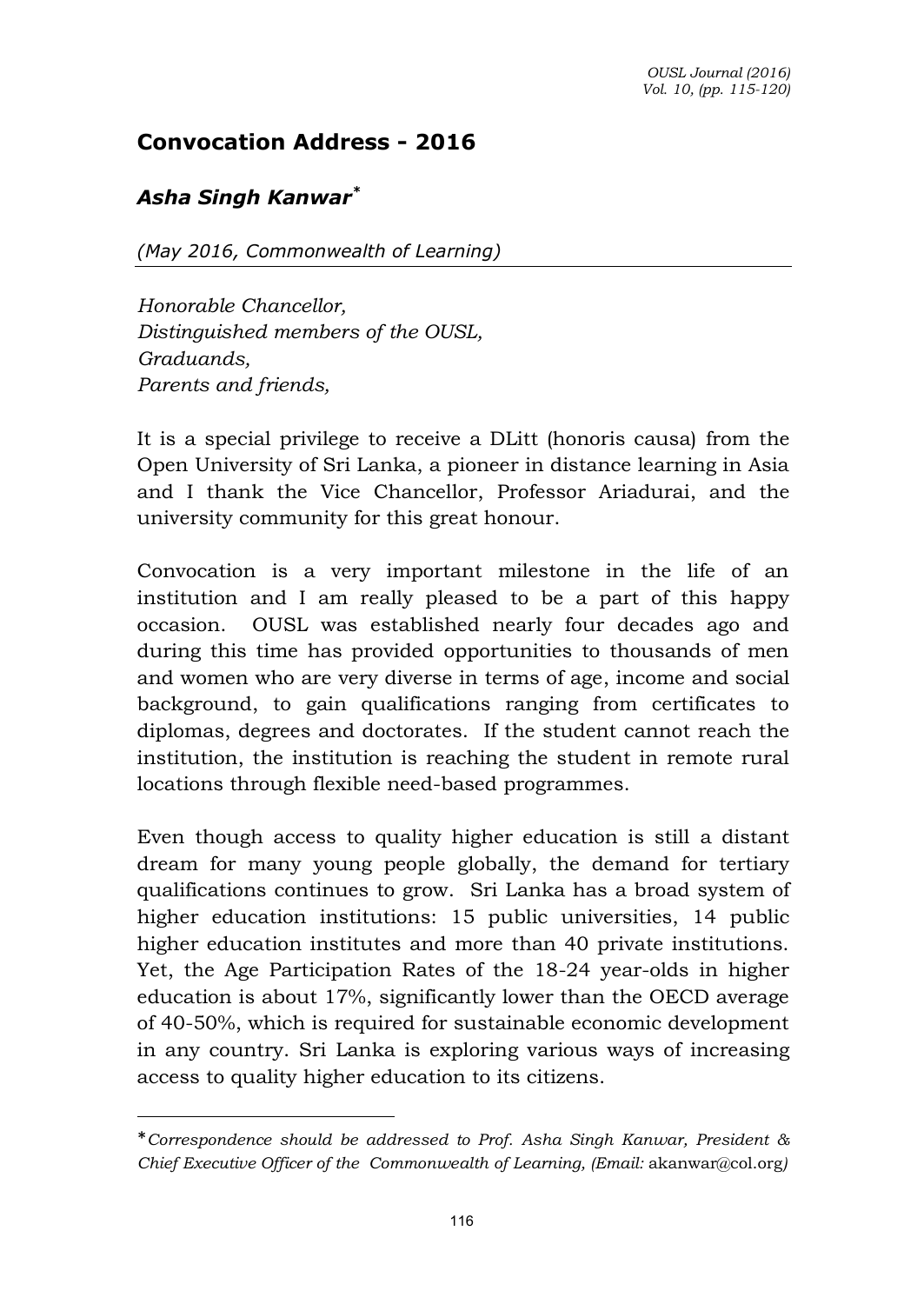Open and Distance Learning or ODL is considered a viable option as it can enhance access, raise standards and reduce costs. UGC is supporting public universities to offer more distance and online provision. The National Online Distance Education Service or NODES access centres are another way of strengthening ODL infrastructure in the country. My organisation, the Commonwealth of Learning or COL, has supported the development of a draft policy on ODL for Sri Lanka which will create an enabling environment for distance and online learning to flourish and for more citizens to access quality higher education at affordable costs.

When Heads of Government decided to set up the organization, the Commonwealth of Learning in 1987, they saw this as an imaginative response to strengthening higher education in the developing world by making use of the potential of open, distance and technology enhanced education. Over the past three decades, we have witnessed an interesting trend. In 1988, there were only 10 open universities in the Commonwealth, of which three were in Canada and one in the UK. Twenty eight years later, that number has tripled. In Canada, the number has reduced from three to just one existing open university in the country. The growth has happened mainly in developing countries. India alone has 17 open universities and the five Open Universities in Commonwealth Africa will soon be joined by open universities in Botswana and Kenya.

Research shows that there is 'no significant difference' between distance and traditional classroom instruction in terms of learning outcomes; yet there is a lingering perception, especially in the developing world, that distance education is not as effective or adequate as campus-based learning. How do we address this gap in understanding and perception? It is interesting that the perceptions about the effectiveness of distance education in the developed countries are quite different from those in the developing countries. For instance, the Open University of the UK ranks regularly in the top five universities in the UK for student satisfaction and quality. Similarly in Canada, there is no distinction made between a campus or distance learning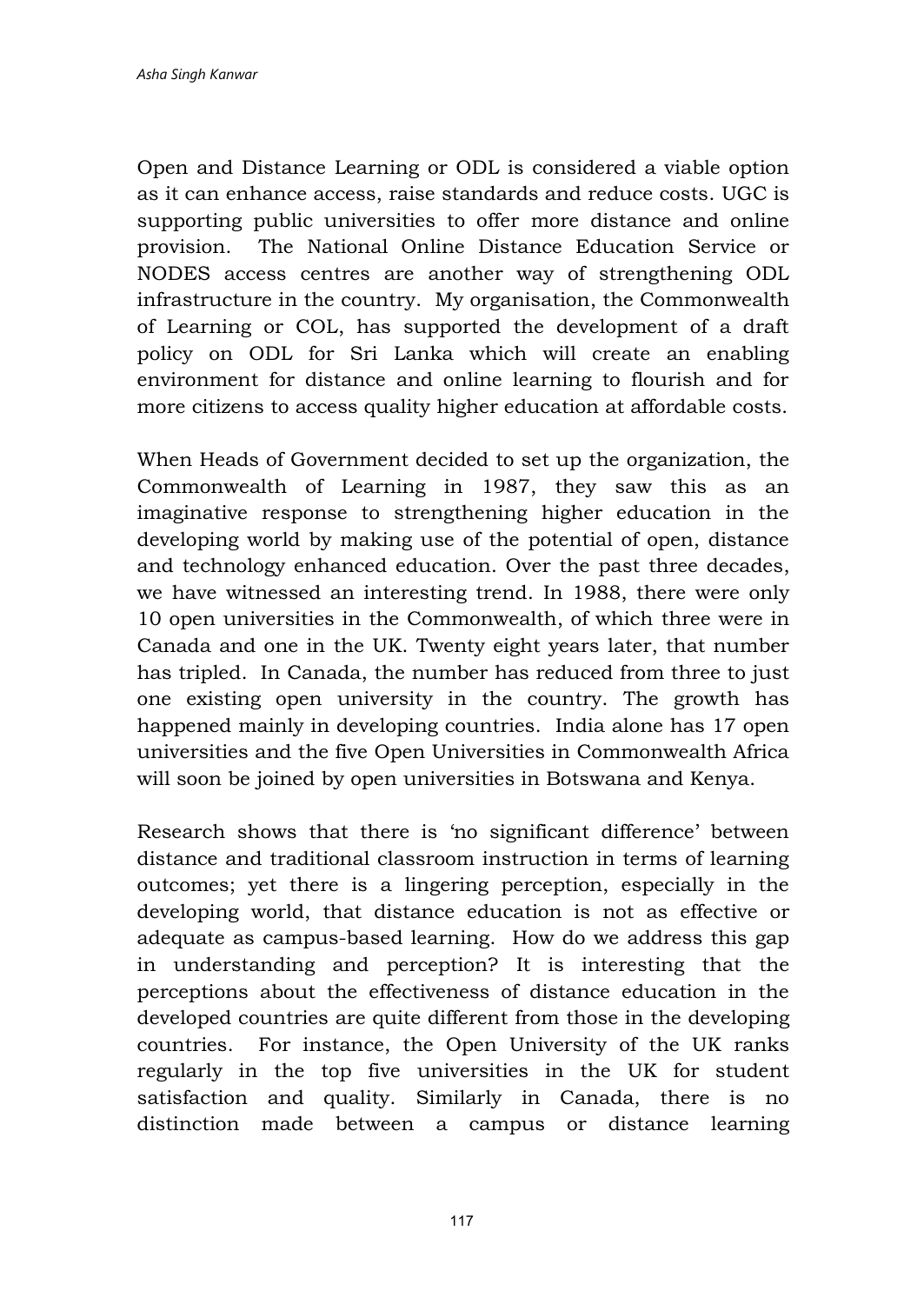qualification. Institutions in the developing world need to do much more to raise the profile and quality of open and distance learning.

However, in my view, the students who succeed from a distance learning institution, as you have done, are any employer's dream. Instead of studying full time in a campus university, you have often balanced the requirements of study with your family responsibilities and job requirements. You are multi-taskers who can do several things efficiently. It is because of your motivation, discipline and commitment that you are sitting here today to receive your hard-won qualifications.

I did my Master Degree studying at a distance since I was married at the age of eighteen. I come from a mountain community in India, where marriage rather than education was the ultimate goal for girls. But I wanted to study like my other friends who were going on to pursue further education in the big cities. I couldn't go to the big cities but I could still study at a distance. So distance education provided me with an opportunity I would otherwise not have had. In those days, getting a degree was quite enough and it opened many doors for me.

Today the world has changed and knowledge is multiplying at a rapid pace. What we learnt two or three decades ago is just not enough even for survival, let alone for success, in a highly competitive global market. Research indicates that you could have two to four careers in a lifetime. So if you enter the world of work, you will still need to continue to learn, unlearn and re-learn many different things during the course of your life. In short you need to be lifelong learners if you wish to succeed.

Unemployment is a global challenge, particularly youth unemployment which is 12.6% globally. Here in Sri Lanka, 20% of the young people are unemployed. And many countries face similar challenges. There is a great deal of emphasis on skills development in many Commonwealth countries. What are the skills required for employability? A study interviewed employers in five cities in South Asia: New Delhi, Mumbai, Bhopal; Lahore and Dhaka. Two clear themes emerged from the employer interviews in the three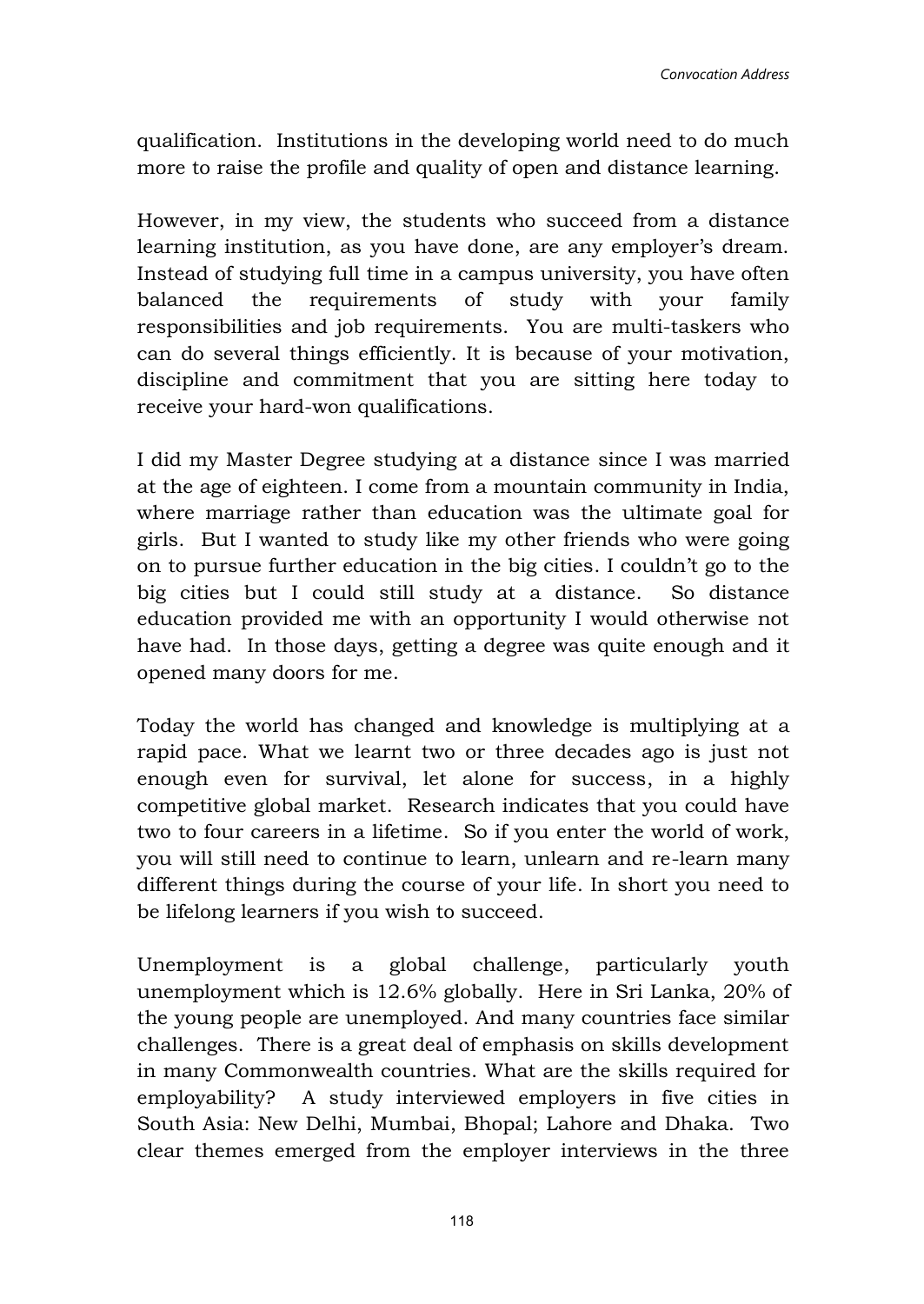countries. The first is the importance of skills such as leadership, communication, honesty/ethics, teamwork and flexibility. The second is the importance of being able to learn and the need for critical thinking and analytical skills (Burnett, p. 9).

One of the fundamental problems in our countries is the mismatch between education and employment. Are we teaching our students the skills they need for gainful employment? Experts warn that our education systems are churning out a workforce without the requisite skills for the new economy.

Linda Gratton in her book *The Shift--The Future of Work is already here* talks about five major forces that will fundamentally change the way we work. The five forces are: *one*, the force of technology; *two*, the force of globalization; *three*, the force of demography and longevity; *four*, the force of society and *five*, the force of energy resources.

How will we face these five forces? According to Gratton we need to make three shifts. The first shift involves making a move from being a shallow generalist to a serial master. What does this mean? Today we cannot succeed by simply being a 'generalist' who knows a little bit about this and that. We need to become 'serial masters' who have in-depth knowledge and competencies in a number of domains. In the past we could be experts in one field and that was quite enough. But today we may need to be experts in several areas. I started out as a professor of literature, moved into the field of education and now work in international development. With so much talent to choose from, what unique skill do we have to stand out? What role does our educational system have in helping us make this shift?

The second shift refers to making a transition from being an 'isolated competitor' to an 'innovative connector'. Instead of working alone we need to work collaboratively with others. This should not be difficult since the majority of the global population of 7 billion is connected in some way or another through technology. Traditionally, success at work was often attributed to personal drive and ambition. Now, it is becoming increasingly clear that we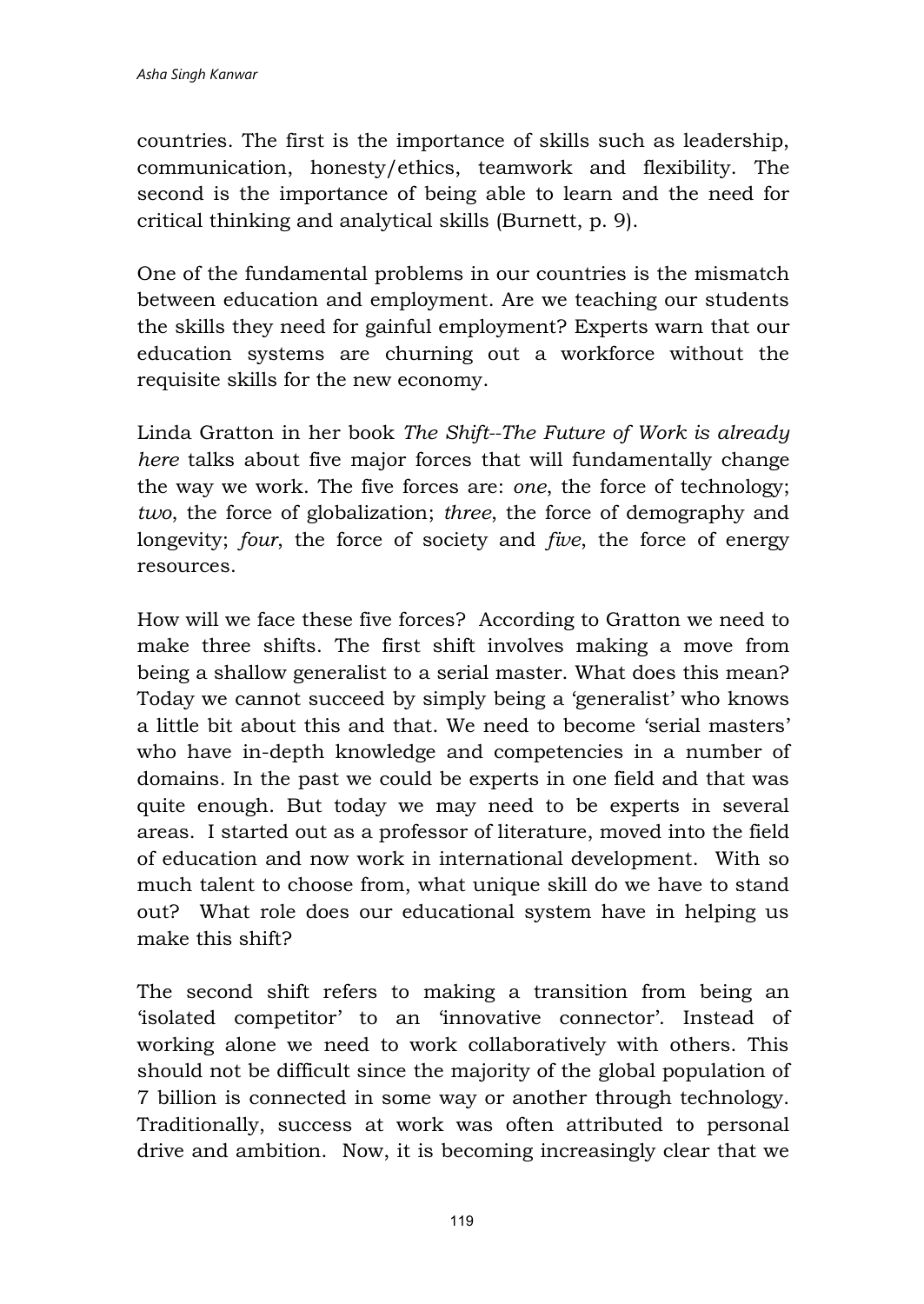need to have a combination of two skills – expertise in a chosen field and a strong network.

Geoff Colvin's recent book *Humans are Underrated* says that the high achievers in the twenty-first century will be 'relationship workers' as opposed to the 'knowledge workers' of the twentieth century. Robots will perform most tasks better than human beings, but it is humans who have social skills and empathy, can solve complex problems and are creative. How do we nurture these skills?

The third shift is from being a voracious consumer to impassioned producer. This includes a transition towards work that is more meaningful, where you can 'make things' and become an entrepreneur. It is more about moving away from a nation of job seekers to a nation of enterprising employees and employers. But that requires hard work.

Malcolm Gladwell gives an interesting recipe for how to become a world class expert in any field of activity – it is the 10,000 hour practice rule. For example, Bill Gates got the opportunity to do computer programming when still in Grade 8. He spent about 20- 30 hours on the computer every week during the night and on weekends and he exceeded the 10,000 hour mark in about seven years. As Henry Ford puts it 'Genius is seldom recognized for what it is a great capacity for hard work.'

I am sure OUSL has equipped you with a robust capacity for hard work and discipline. OUSL has been constantly working on improving the quality of its provision for over a decade and COL has accompanied it on this journey. OUSL has gone through a successful completion of the COL Review and Improvement Assessment which will further enhance the 'culture of quality' within the institution. The Commonwealth of Learning values its collaboration with OUSL, and you will be pleased to know that a former OUSL staff member Dr. Ishan Abeywardena, now works for COL. We will continue this partnership as the University adopts new technologies and approaches to provide higher education relevant for the needs of the twenty-first century.